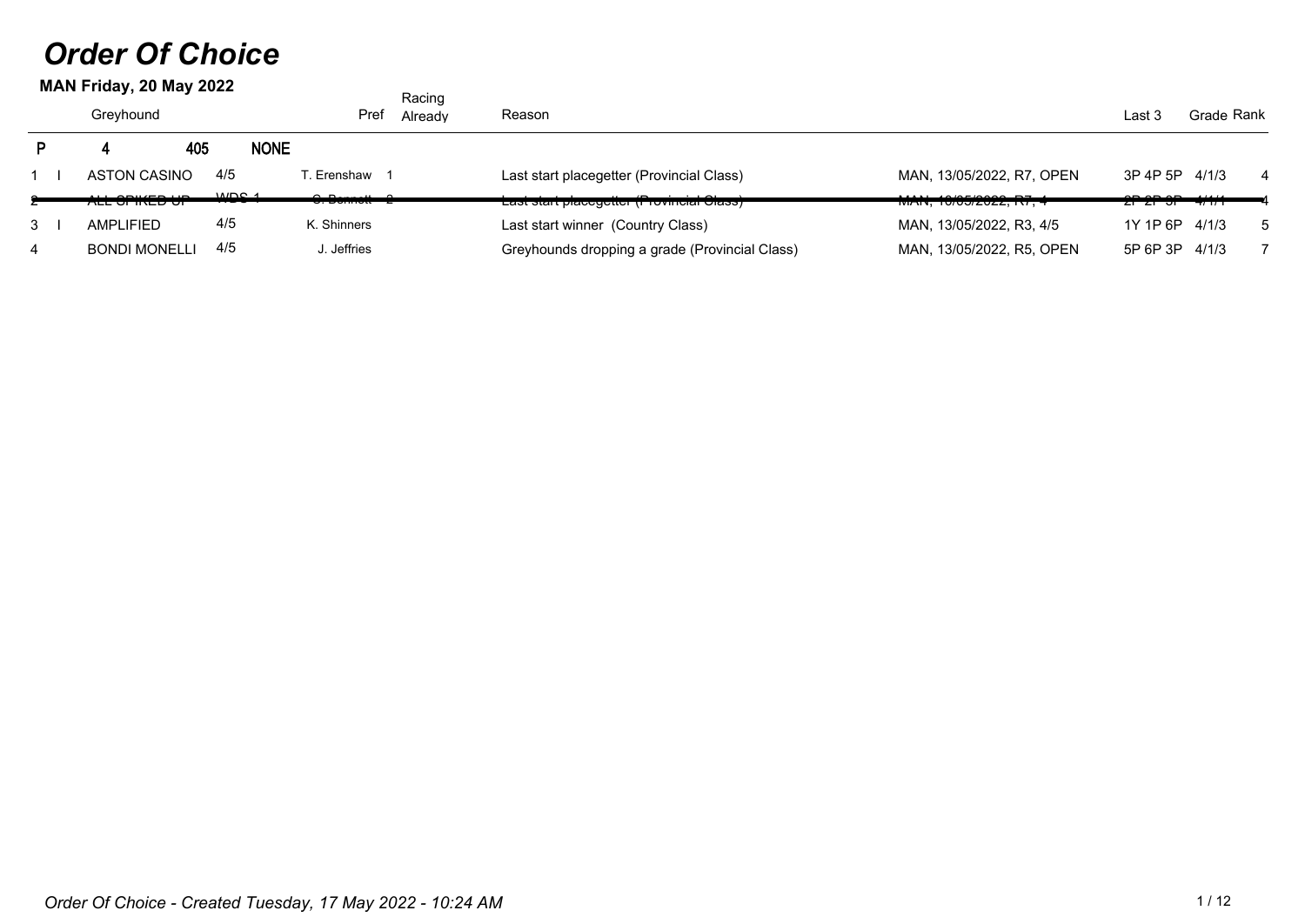|           | MAN Friday, 20 May 2022 |                         |     |             |               | Racing            |                                            |                               |              |            |    |
|-----------|-------------------------|-------------------------|-----|-------------|---------------|-------------------|--------------------------------------------|-------------------------------|--------------|------------|----|
|           | Greyhound               |                         |     |             | Pref          | Reason<br>Already |                                            |                               | Last 3       | Grade Rank |    |
|           |                         | 4/5                     | 405 | <b>NONE</b> |               |                   |                                            |                               |              |            |    |
|           |                         | ORSON ASSASSIN          |     |             | S. Withers    |                   | Last start winner (Provincial Class)       | MAN, 13/05/2022, R4, 5        | 1P 2P 5P 5/1 |            | 2  |
| 2         |                         | <b>EASY KUNA</b>        |     |             | M. Johnston   |                   | Last start placegetter (Provincial Class)  | MAN. 13/05/2022. R4. 5        | 3P 1P 1Y 5/1 |            | 4  |
| $3 \quad$ |                         | <b>SLINGSHOT TILLER</b> |     |             | D. Crudeli    | Tue $(M)$         | Winner 1 of last 3 (Provincial Class)      | MAN, 01/05/2022, R6, 5        | 4Y 3Y 1P 5/1 |            | 13 |
| 4         |                         | <b>GEORGIA FLASH</b>    |     |             | J. Jeffries   |                   | Last start placegetter (Country Class)     | MAN, 13/05/2022, R3, 4/5      | 2Y 6P 3P 5/1 |            | 14 |
| 5         |                         | <b>PRANCER LOMAR</b>    |     |             | C. Bennett    |                   | Placegetter 1 of last 3 (Provincial Class) | MAN. 26/04/2022. R9. 5        | 5P 4P 3P 5/2 |            | 23 |
| 6         |                         | NINO TONIC              |     | R.          | A. Mclaren    |                   | Last Start Date (Non-Heat)                 | MAN, 13/05/2022, R3, 4/5 (16) | 6Y 4P 6Y 5/2 |            | 25 |
|           |                         | COIME TIME ZELIC        |     | $MDS-1$     | $A$ Moloron 2 |                   | ant Ctart Data (Nan Haat)                  | $MAAI$ 12/05/2022 DO ALE (12) | CDEDEDE      |            | ⊸⊼ |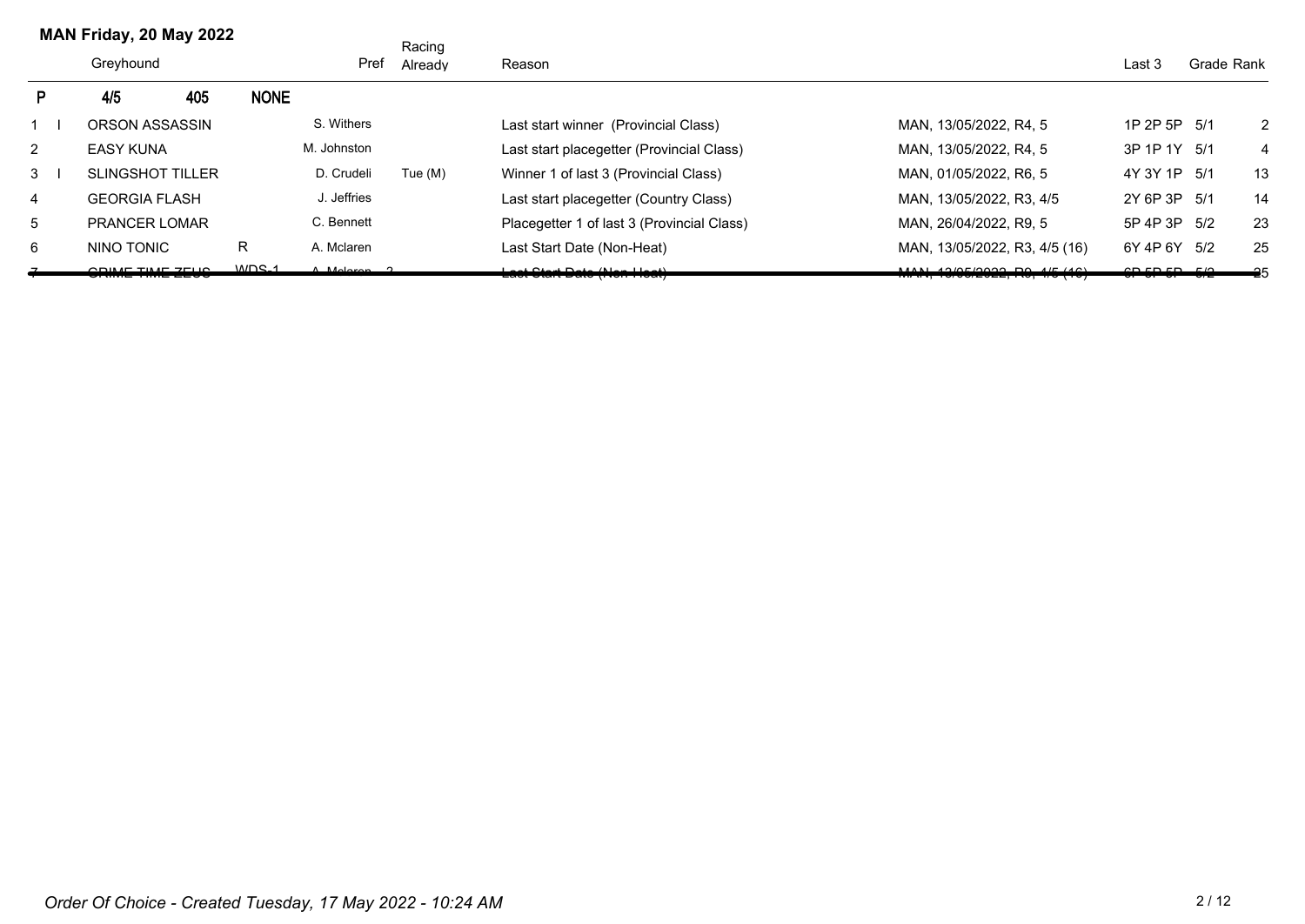|                | MAN Friday, 20 May 2022 |     |             |              | Racing  |                                                         |                                                     |                |            |     |
|----------------|-------------------------|-----|-------------|--------------|---------|---------------------------------------------------------|-----------------------------------------------------|----------------|------------|-----|
|                | Greyhound               |     |             | Pref         | Already | Reason                                                  |                                                     | Last 3         | Grade Rank |     |
| P.             | <b>FFA</b>              | 405 | <b>NONE</b> |              |         |                                                         |                                                     |                |            |     |
|                | <b>HORTON MONELLI</b>   |     |             | M. Turner    |         | Winner 1 of last 3 (Provincial Class, Non-Grade 5)      | MAN. 08/04/2022. R7. OPEN                           | 5P 1P 3P       | 2/1/2      | 32  |
| $2 \quad$      | STANGA MOOSE            |     |             | M. Turner    |         | Placegetter 1 of last 3 (Provincial Class, Non-Grade 5) | MAN. 08/04/2022. R6. OPEN                           | 7P 8P 2P 2/1/1 |            | 35  |
| 3              | WE'RE ALL CUT           |     |             | C. Bennett   |         | Last start winner (Provincial Class, Non-Grade 5)       | MAN. 10/05/2022. R7. 4                              | 1P 4P 7P 3/1/2 |            | -25 |
| $\overline{4}$ | <b>BAMSY'S BOY</b>      |     |             | J. Wilson    |         | Winner 2 of last 3 (Provincial Class, Non-Grade 5)      | MAN. 26/04/2022. R4. 4<br>MAN. 22/04/2022. R11. 4/5 | 5P 1P 1P 3/1/1 |            | 31  |
| 5              | <b>BIG IF</b>           |     |             | A. Mclaren 1 |         | Winner 1 of last 3 (Provincial Class, Non-Grade 5)      | MAN, 06/05/2022, R6, 3/4                            | 4P 1P 5P       | 3/1/1      | 32  |
| 6              | <b>BARRILES</b>         |     |             | J. Jeffries  |         | Winner 1 of last 3 (Provincial Class, Non-Grade 5)      | MAN. 29/04/2022. R9. 4/5                            | 4P 2P 1P       | 3/1/1      | 32  |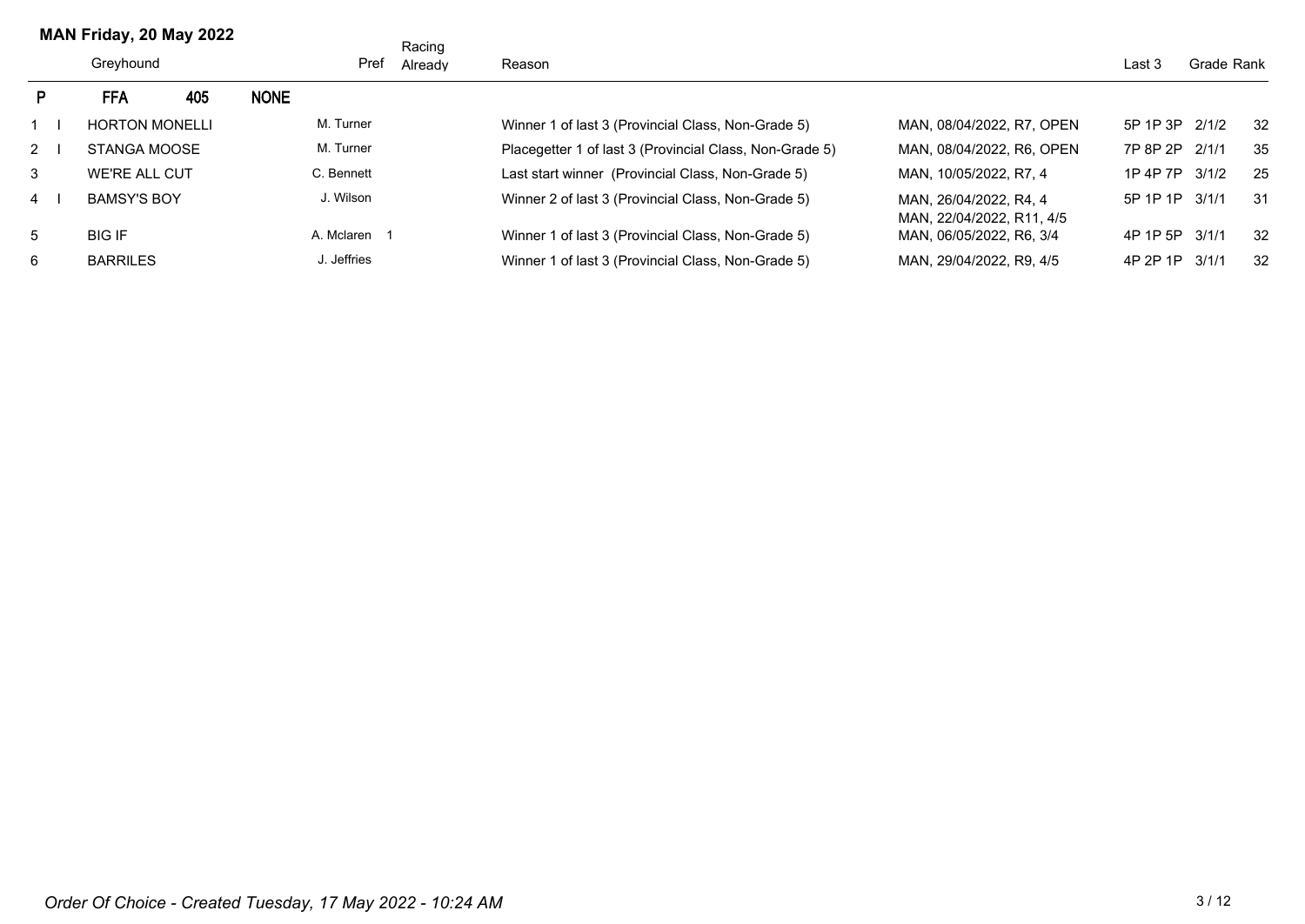| MAN Friday, 20 May 2022        |                                                                                             |                  |                         | Racing  |                                                                                                                                                      |                                                     |                                             |            |
|--------------------------------|---------------------------------------------------------------------------------------------|------------------|-------------------------|---------|------------------------------------------------------------------------------------------------------------------------------------------------------|-----------------------------------------------------|---------------------------------------------|------------|
| Greyhound                      |                                                                                             |                  | Pref                    | Already | Reason                                                                                                                                               |                                                     | Last                                        | Grade Rank |
| <b>NOV</b>                     | 405                                                                                         | <b>NONE</b>      |                         |         |                                                                                                                                                      |                                                     |                                             |            |
| הסוחוט ו שתבות                 |                                                                                             | wus-             | <del>1. oluan -</del> z |         | Lasi sian winn <del>ci (Frovincial Class)</del>                                                                                                      | <b>TVIAIV, UU/UJ/ZUZZ, INT, IVOV</b>                | ┰┲                                          | ച∠         |
| <b>CANITIZED</b>               |                                                                                             |                  | $C_{\text{out}}$        |         | Loot atort winner (Drovinoial Close)                                                                                                                 | $COC$ $20/11/2021$ $D1$ $MDNL$                      | AD                                          | E IO       |
|                                | $\mu$ $\sim$ $\sim$ $\sim$ $\sim$ $\sim$ $\sim$ $\sim$ $\sim$<br><del>iku an da canad</del> | MDC <sub>4</sub> | $\sim$ Helen $\sim$     |         | <u>Last start placegetter (i Tovincial Olass)</u>                                                                                                    | $\frac{1}{1}$<br><del>וו מדור, ו ב∠ט∠ היט מדו</del> | $22.115 - 5.0$<br><del>21 11 10 11 21</del> |            |
| $\mathbf{M}$<br>. <del>.</del> |                                                                                             |                  | $\sim$ Drive            |         | the state of the second team of October 2014 and 1<br>Laot olant placegottor (Ocaminy Oldoo)                                                         | MAU A QQCD                                          | 0.17000E/0                                  |            |
| <b>WIND DUDNEL ACLL</b>        |                                                                                             | MDC <sub>4</sub> | Jeffrice 2              |         | Dloggastter 2 of loot 2 (Drovinsial, Country Close)<br>$\blacksquare$ racegories $\blacksquare$ or need of $\blacksquare$ . Formerly, occurs, one of | MAN ACIAEIDADD DD NAV                               | $\sqrt{2}$ $\sqrt{2}$                       |            |
| <b>MITICATION</b>              |                                                                                             |                  | $C$ Debeen              |         | Dlossestter 1 of lest 2 (Caupta: Class)<br>$\frac{10000}{10000}$                                                                                     | NAN CO CCOCINAIOC MAN<br><del>.</del>               | $AD$ $AV$ $QV$ $E/2$                        | 24ء        |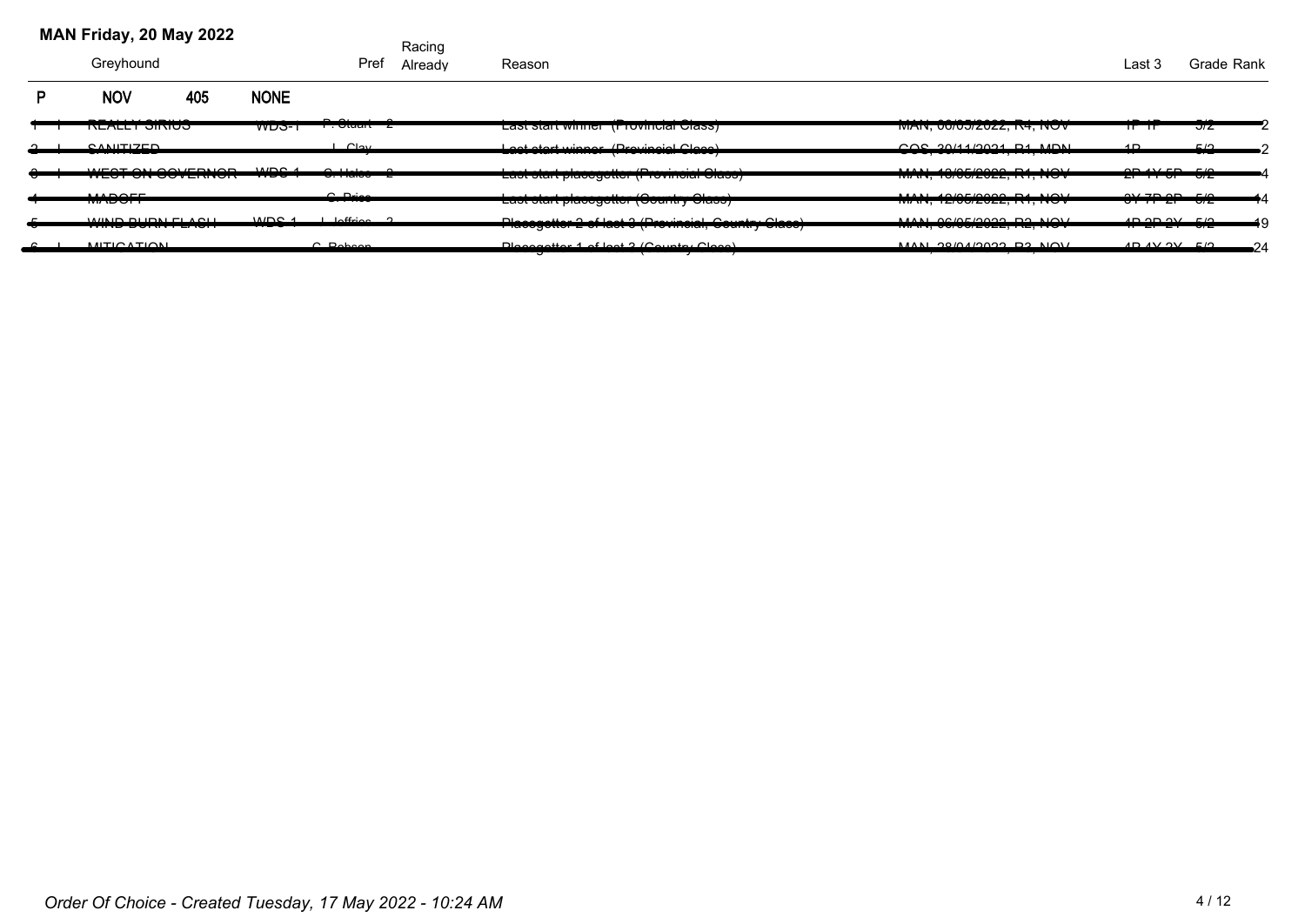|                | MAN Friday, 20 May 2022 |            |               | Racing  |                                                        |                           |                |            |    |
|----------------|-------------------------|------------|---------------|---------|--------------------------------------------------------|---------------------------|----------------|------------|----|
|                | Greyhound               |            | Pref          | Already | Reason                                                 |                           | Last 3         | Grade Rank |    |
| P.             | 405<br><b>OPEN</b>      | <b>HCS</b> |               |         |                                                        |                           |                |            |    |
| 1              | <b>BONES MCCOY</b>      |            | G. Currie     |         | Last start placegetter (Provincial Class, Non-Grade 5) | MAN, 13/05/2022, R7, OPEN | 2P 1P 5P 1/2   |            | 24 |
| $\overline{2}$ | <b>PANAMA PEPPER</b>    |            | S. Withers    |         | Last start winner (Provincial Class, Non-Grade 5)      | MAN, 13/05/2022, R5, OPEN | 1P 1P 1P 1/2   |            | 25 |
| 3              | <b>ARCHIBALD</b>        |            | R. Westworth  |         | Last start winner (Provincial Class, Non-Grade 5)      | MAN, 13/05/2022, R6, OPEN | 1P 2P 2P 2/1/2 |            | 25 |
| 4              | <b>CLASSY RIOT</b>      |            | T. Erenshaw   |         | Last start placegetter (Provincial Class, Non-Grade 5) | MAN, 13/05/2022, R6, OPEN | 2P 1P 4P 3/1/2 |            | 24 |
| 5              | <b>EAGLE MONELLI</b>    |            | S. Withers    |         | Last start placegetter (Provincial Class, Non-Grade 5) | MAN, 13/05/2022, R6, OPEN | 3P 4C 3C 3/1/2 |            | 24 |
| 6              | <b>WEST ON FEVER</b>    |            | C. Halse      |         | Last start placegetter (Provincial Class, Non-Grade 5) | MAN, 13/05/2022, R5, OPEN | 3P 2Y 3P       | 3/1/2      | 24 |
| $\overline{7}$ | <b>TURBO FUN</b>        |            | L. Isaac      |         | Last start winner (Provincial Class, Non-Grade 5)      | MAN, 13/05/2022, R7, OPEN | 1P 8P 2P 3/1/2 |            | 25 |
| 8              | <b>BIG IF</b>           | R2         | A. Mclaren 2  |         | Winner 1 of last 3 (Provincial Class, Non-Grade 5)     | MAN, 06/05/2022, R6, 3/4  | 4P 1P 5P       | 3/1/1      | 32 |
| 9              | <b>IMPACT MAC</b>       |            | K. Mclennan   |         | Last start placegetter (Provincial Class, Non-Grade 5) | MAN, 13/05/2022, R5, OPEN | 2P 3P 1P       | 4/1/3      | 24 |
| $10$           | <b>ASTON CASINO</b>     | R1         | T. Erenshaw 2 |         | Last start placegetter (Provincial Class, Non-Grade 5) | MAN, 13/05/2022, R7, OPEN | 3P 4P 5P       | 4/1/3      | 24 |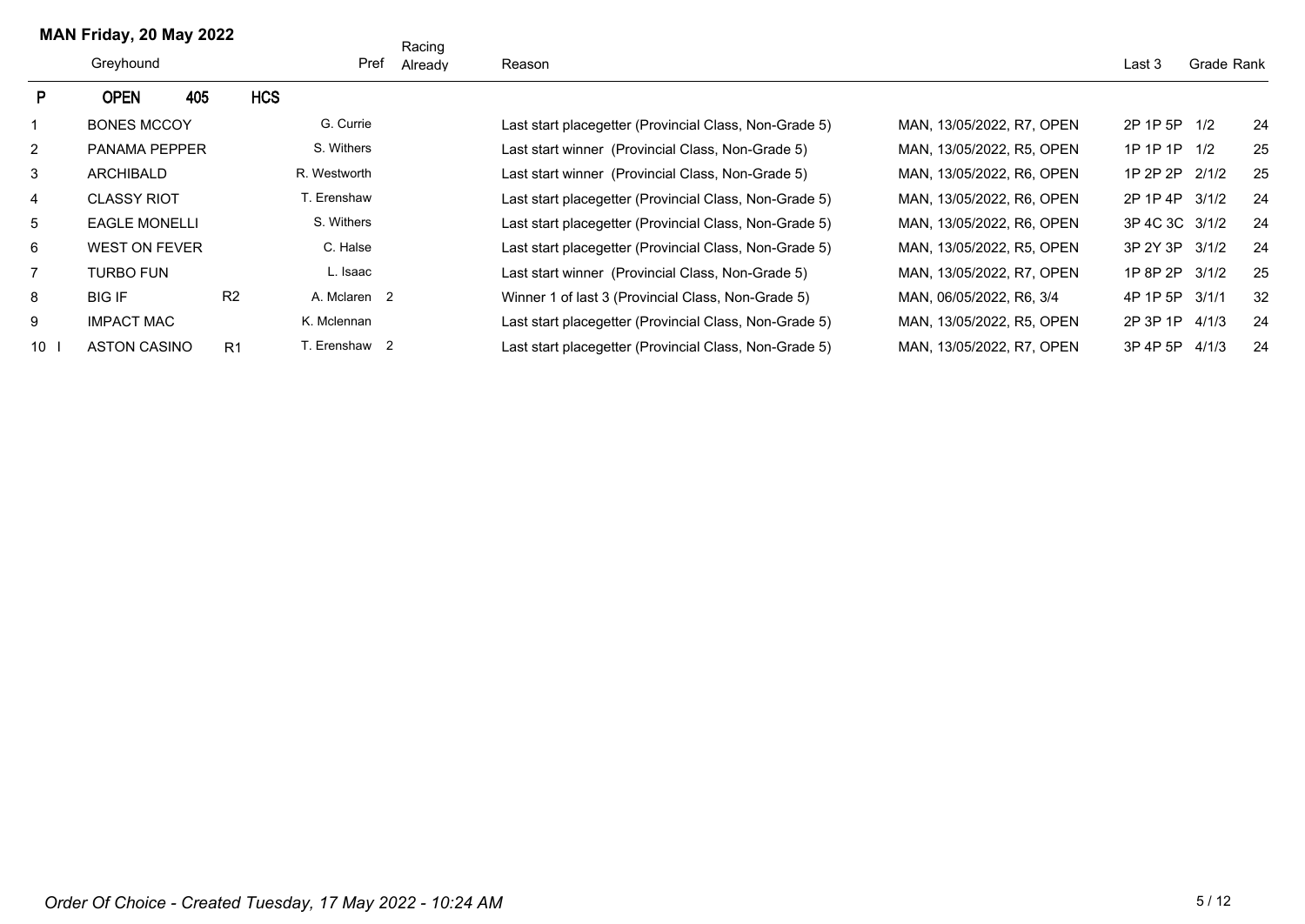|          |           | MAN Friday, 20 May 2022 |     |             |              |                   |                                                |                                    |                        |            |                |
|----------|-----------|-------------------------|-----|-------------|--------------|-------------------|------------------------------------------------|------------------------------------|------------------------|------------|----------------|
|          | Greyhound |                         |     |             | Pref         | Racing<br>Already | Reason                                         |                                    |                        | Grade Rank |                |
| P.       |           | 4/5                     | 490 | <b>NONE</b> |              |                   |                                                |                                    |                        |            |                |
|          |           | <b>STANGA BULL</b>      |     |             | M. Turner    |                   | Last start placegetter (Provincial Class)      | MAN, 13/05/2022, R9, 4/5           | 3P 4P 7P 5/1           |            | 4              |
| $2 \mid$ |           | <b>WISE MERINO</b>      |     |             | G. Price     |                   | Last start winner (Country Class)              | MAN, 12/05/2022, R5, 5/6           | 1Y 1P 7P 5/2           |            | 5              |
| $3 \mid$ |           | LIGHT THE WAY           |     |             | D. Crudeli   | Tue $(M)$         | Greyhounds dropping a grade (Provincial Class) | MAN. 03/05/2022. R8. 4             | 2Y 4P 3P 5/1           |            | $\overline{7}$ |
| $4 \mid$ |           | <b>KEEPING TUX</b>      |     |             | C. Halse     |                   | Last start placegetter (Country Class)         | CAN, 11/05/2022, R12, 5/6          | 3Y 4Y 7P 5/1           |            | 14             |
| $5 -$    |           | <b>BLOCK CHAIN</b>      |     |             | P. Stuart 1  |                   | Placegetter 1 of last 3 (Provincial Class)     | MAN. 29/04/2022. R5. OPEN          | 5C 5C 2P 5/1           |            | 23             |
| ᠊ᠣ       |           | ONIME TIME ZEUC         |     | 11/22       | n. molaron - |                   | <u> Last Olant Dalt (Nun-Mital)</u>            | <u>וטורוזיה באטאיסטיה, וורוווו</u> | <del>, טוט וט וט</del> |            | ాబ             |
|          |           | YUNDERUP SHEILA         |     |             | A. Mclaren   |                   | Last Start Date (Non-Heat)                     | MAN, 13/05/2022, R9, 4/5 (18)      | 5P 7P 6P 5/1           |            | 25             |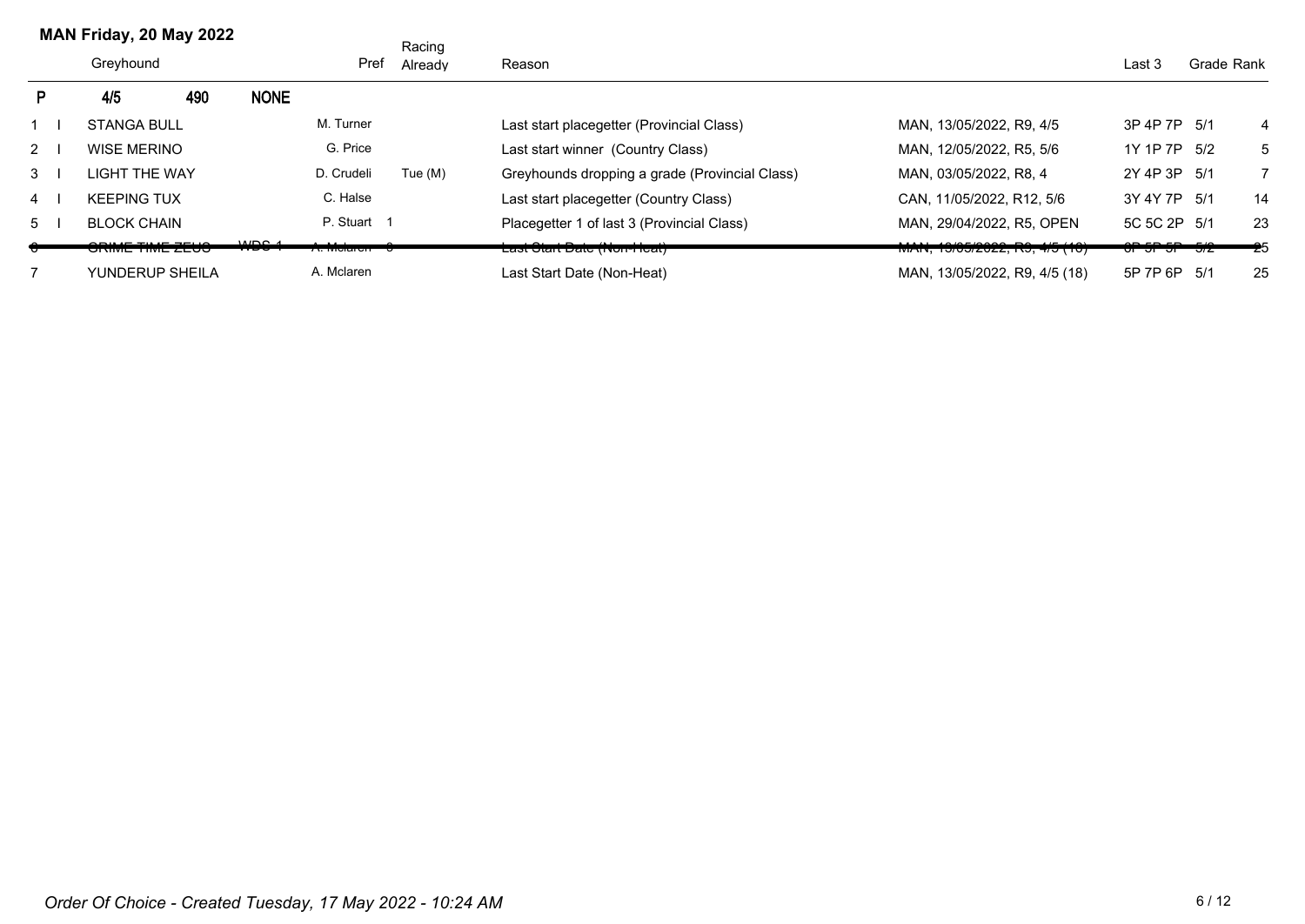## **MAN Friday, 20 May 2022**

|             | Greyhound             |                         |             | Racing<br>Pref<br>Already |           | Reason                                                  |                                |                | Grade Rank |     |
|-------------|-----------------------|-------------------------|-------------|---------------------------|-----------|---------------------------------------------------------|--------------------------------|----------------|------------|-----|
| P.          | <b>FFA</b>            | 490                     | <b>NONE</b> |                           |           |                                                         |                                |                |            |     |
| $1 \quad$   | <b>QUARTARARO</b>     |                         |             | P. Stuart                 |           | Last start placegetter (Provincial Class, Non-Grade 5)  | MAN, 06/05/2022, R3, FFA       | 2P 2P 3P 1/2   |            | 24  |
| $2 \mid$    | <b>JUST LIKE MICK</b> |                         |             | S. Withers 1              |           | Unplaced runners table. (Non-Grade 5)                   | CAN, 14/05/2022, R5, OPEN (21) | 7C 7P 7C 1/2   |            | 41  |
| $3^{\circ}$ |                       | <b>JIMMY'S DECISION</b> |             | P. Stuart                 |           | Placegetter 1 of last 3 (City Class, Non-Grade 5)       | CAN. 20/11/2021. R5. OPEN      | 7P 5C 3C 3/1/1 |            | 30  |
| $4 \quad$   | <b>OUR SEABROOK</b>   |                         |             | C. Halse                  |           | Placegetter 1 of last 3 (Provincial Class, Non-Grade 5) | MAN. 29/04/2022. R10. FFA      | 5P 4P 3P       | 3/1/1      | 35  |
| 5           | ALL SPIKED UP         |                         |             | C. Bennett 1              |           | Last start placegetter (Provincial Class, Non-Grade 5)  | MAN. 10/05/2022. R7. 4         | 2P 2P 3P       | 4/1/1      | 24  |
| 6           | <b>HAZY FLASH</b>     |                         |             | J. Jeffries               | Tue (M)   | Last start placegetter (Provincial Class, Non-Grade 5)  | MAN, 13/05/2022, R9, 4/5       | 2P 4P 5P       | 4/1/3      | 24  |
|             | <b>STARLIGHT GINA</b> |                         |             | J. Jeffries               | Tue $(M)$ | Last start winner (Provincial Class, Non-Grade 5)       | MAN, 13/05/2022, R9, 4/5       | 1P 2P 1Y 4/1/3 |            | 25  |
| 8           | <b>LACRYMOSA</b>      |                         | 4/5         | S. Kavanagh 1             |           | Placegetter 1 of last 3 (Provincial Class, Non-Grade 5) | CAN, 04/05/2022, R6, 4/5       | 5C 3P 6C 4/1/3 |            | 35  |
| 9           | <b>SHIRAKABA</b>      |                         | 4/5         | M. Johnston               |           | Unplaced runners table. (Non-Grade 5)                   | MAN, 13/05/2022, R9, 4/5 (13)  | 4P 4P 5P       | 4/1/2      | -41 |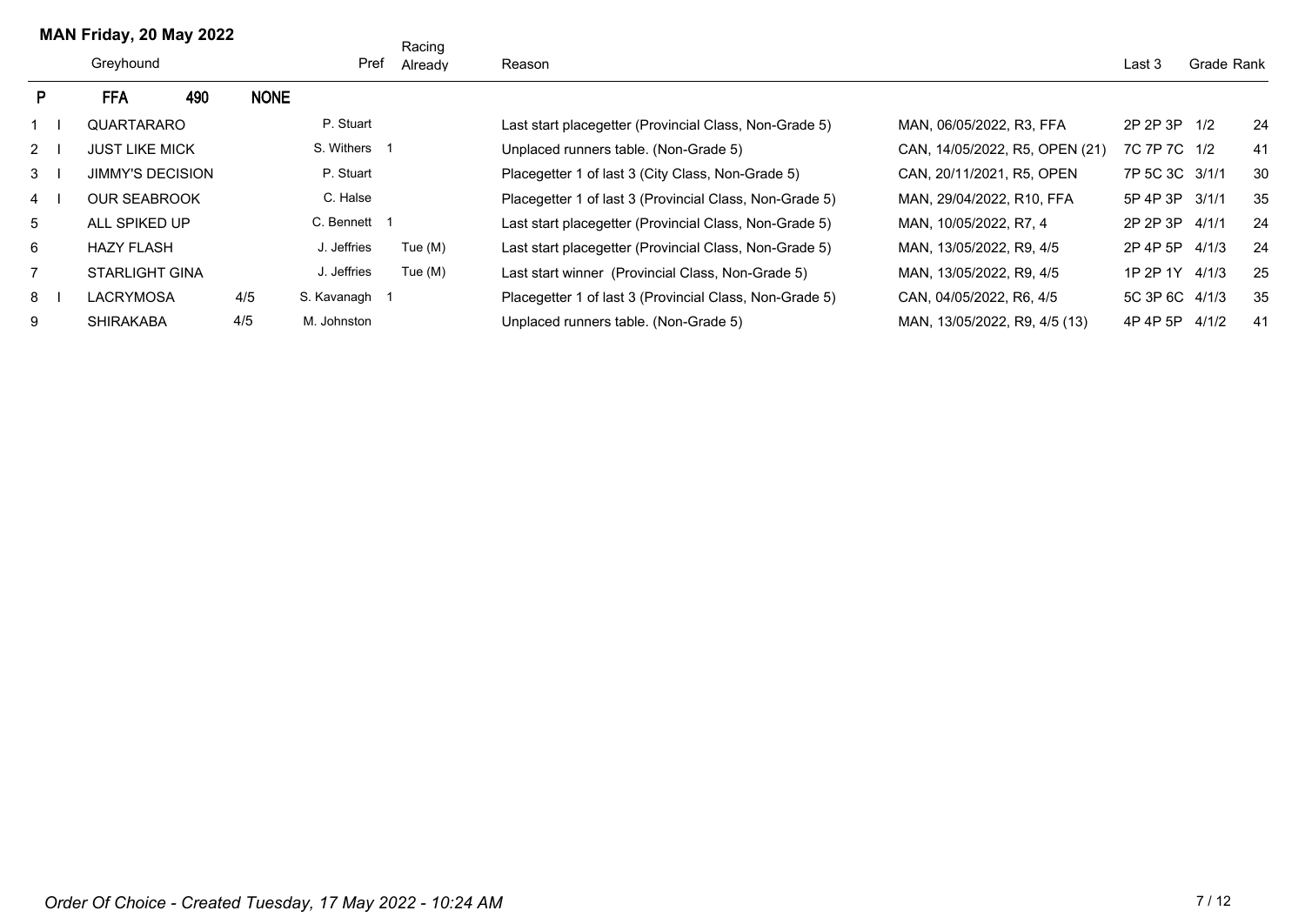|             | MAN Friday, 20 May 2022 |     |                 |               | Racing  |                                                     |                                                |                     |            |
|-------------|-------------------------|-----|-----------------|---------------|---------|-----------------------------------------------------|------------------------------------------------|---------------------|------------|
|             | Greyhound               |     |                 | Pref          | Already | Reason                                              |                                                | Last 3              | Grade Rank |
| P           | <b>NOV</b>              | 490 | <b>NONE</b>     |               |         |                                                     |                                                |                     |            |
|             | <b>REALLY SIRIUS</b>    |     |                 | P. Stuart 1   |         | Last start winner (Provincial Class)                | MAN. 06/05/2022. R4. NOV                       | $1P$ $1P$           | 5/2<br>2   |
| $2^{\circ}$ | <b>WEST ON GOVERNOR</b> |     |                 | C. Halse 1    |         | Last start placegetter (Provincial Class)           | MAN, 13/05/2022, R1, NOV                       | 2P 1Y 5P 5/2        | 4          |
| 3           | <b>WEST ON ATLAS</b>    |     |                 | D. Crudeli    | Tue (M) | Last start placegetter (Provincial Class)           | MAN, 10/05/2022, R10, NOV                      | 3P 4P 2P 5/2        | 4          |
| 4           | <b>WIND BURN FLASH</b>  |     |                 | J. Jeffries 1 |         | Placegetter 2 of last 3 (Provincial, Country Class) | MAN. 06/05/2022. R2. NOV                       | 4P 2P 2Y 5/2        | 19         |
| 5           | RAPIDO STORM            |     |                 | R. Westworth  |         | Placegetter 1 of last 3 (City Class)                | CAN, 04/05/2022, R8, NOV                       | 6P 2C 5C 5/2        | 22         |
| 6           | <b>ICE ANGEL</b>        |     |                 | D. Crudeli    | Tue (M) | Last Start Date (Non-Heat)                          | MAN, 10/05/2022, R10, NOV (14)                 | 4P 5P 5P 5/2        | 25         |
|             |                         |     | <del>wdo-</del> | 0.111         |         | Lasi Olan Dalo (Non-Noal)                           | <del>0/111, 17/00/2022, 110, 01 LITT, 10</del> | <del>oo ro or</del> | ■25        |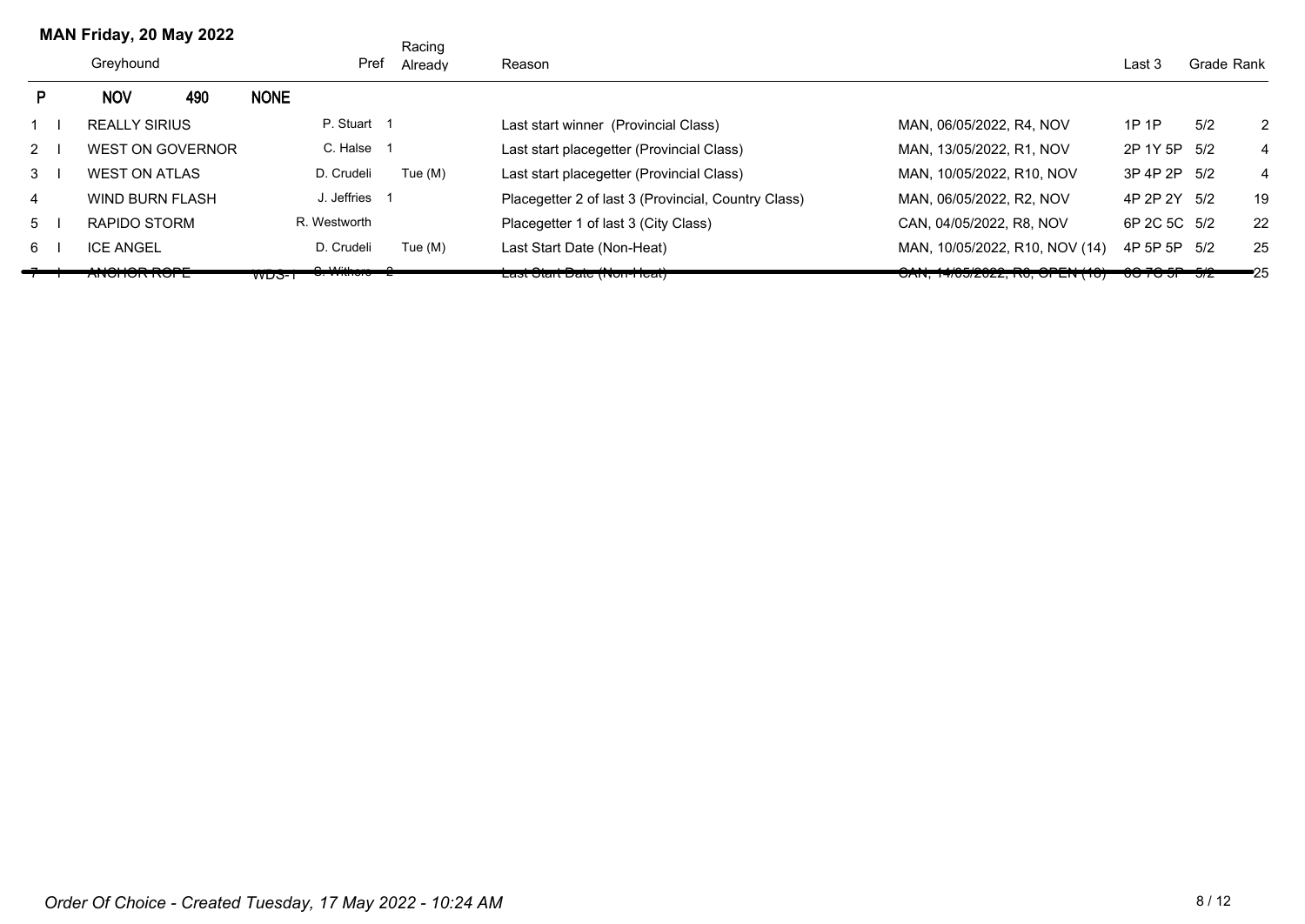|            | MAN Friday, 20 May 2022 |     |             |                                   | Racing  |                                                                                                                                                                                                                                                                                          |                                                        |                                |            |                          |
|------------|-------------------------|-----|-------------|-----------------------------------|---------|------------------------------------------------------------------------------------------------------------------------------------------------------------------------------------------------------------------------------------------------------------------------------------------|--------------------------------------------------------|--------------------------------|------------|--------------------------|
|            | Pref<br>Greyhound       |     |             |                                   | Already | Reason                                                                                                                                                                                                                                                                                   |                                                        | Last 3                         | Grade Rank |                          |
| Þ          | 4/5                     | 647 | <b>NONE</b> |                                   |         |                                                                                                                                                                                                                                                                                          |                                                        |                                |            |                          |
|            | <del>COFFEE COTIE</del> |     | wos-s       | <del>T. Thomas -</del>            |         | Last start win or place (City Class, Non-Grade 5)                                                                                                                                                                                                                                        | <u> CAN, 14/05/2022, R9, 4/5</u>                       | 3 <del>0 30 30 4/1/3</del>     |            | -23                      |
| $\sim$ $-$ |                         |     |             | DANIFLE KEEDING MDC4 C Kayanaah 2 |         | $A$ and $A$ is denoted the proposed $A$ and $A$ and $B$ and $B$ and $B$ and $B$ and $B$ and $B$ and $B$ and $B$ and $B$ and $B$ and $B$ and $B$ and $B$ and $B$ and $B$ and $B$ and $B$ and $B$ and $B$ and $B$ and $B$ and<br><u> 1991 olan million (morillolar olace, non-craac e </u> | <del>, , , , , , , , , , , , , , , ,</del> , , , , , , | AD 40 4D 41412<br><del>.</del> |            | $\overline{\phantom{a}}$ |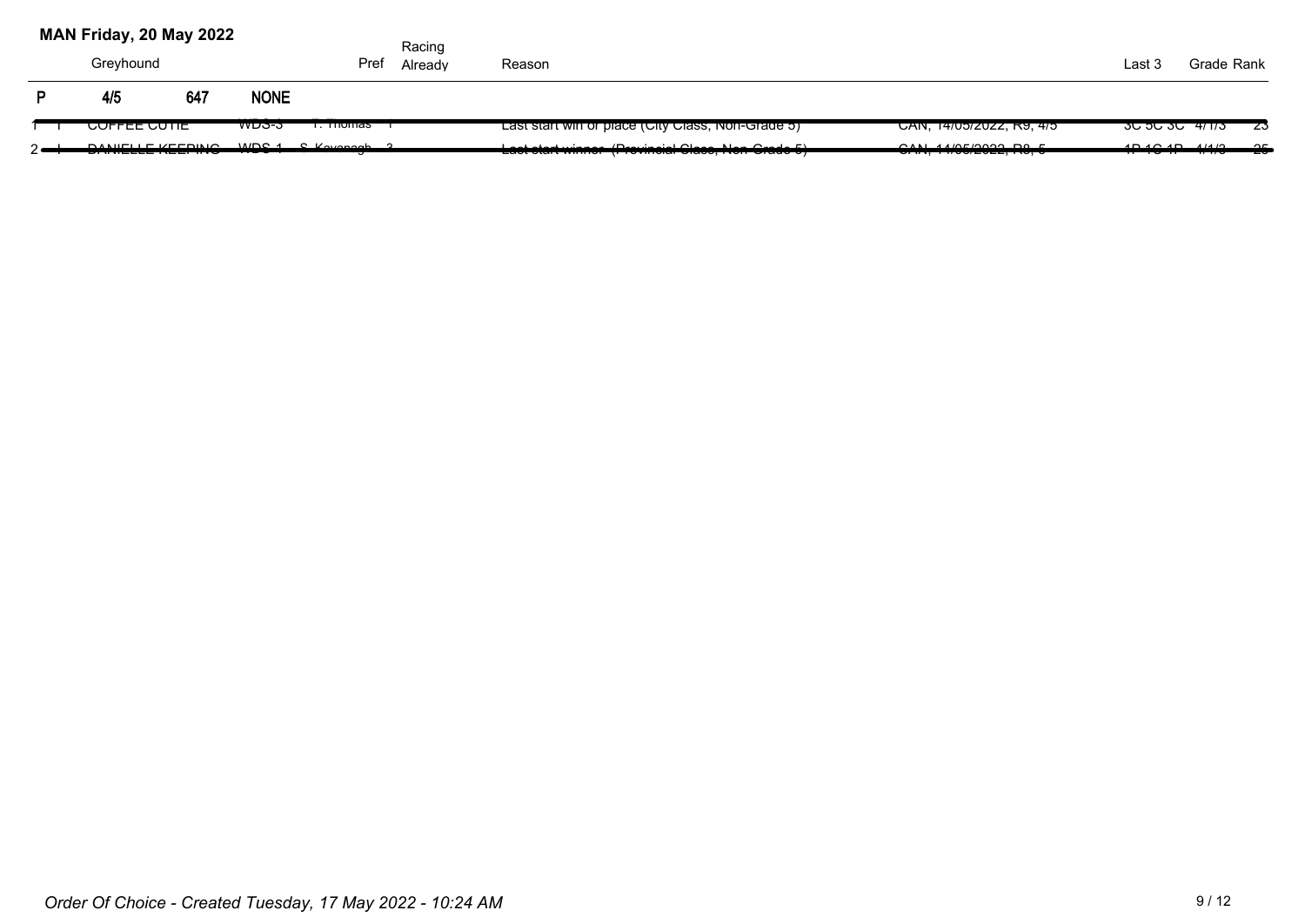|                | MAN Friday, 20 May 2022 |                  |    |                | Racing      |                                                          |                               |                |            |    |
|----------------|-------------------------|------------------|----|----------------|-------------|----------------------------------------------------------|-------------------------------|----------------|------------|----|
|                | Greyhound               |                  |    | Pref           | Already     | Reason                                                   |                               | Last 3         | Grade Rank |    |
|                | 5/6                     | 302              |    | <b>NONE</b>    |             |                                                          |                               |                |            |    |
|                | <b>SLOW TRAIN</b>       |                  |    | P. Worthington |             | Last start winner (Country Class)                        | MAN, 01/05/2022, R9, NOV      | 1Y 8Y 7Y       | 5/2/2      | 35 |
| $\overline{2}$ | <b>FLASH AS ONE</b>     |                  | R  | P. Worthington | Tue $(M)$   | Last start winner (Country Class)                        | MAN, 12/05/2022, R10, 6       | 1Y 3Y 2Y       | 5/2/3      | 35 |
| 3              | ANT MAN                 |                  |    | J. Wilson      |             | Last start winner (Country Class)                        | MAN, 28/04/2022, R9, 6        | 1Y 2Y 4Y 5/1/3 |            | 35 |
| 4              | <b>BROOME TIME</b>      |                  |    | J. Jeffries    |             | Last start placegetter (Country Class)                   | MAN, 24/02/2022, R5, 4/5      | 3Y 1Y 4Y 5/1/3 |            | 36 |
| 5              | <b>COMET BAY KATIE</b>  |                  |    | J. Jeffries    |             | Last start placegetter (Country Class)                   | CAN, 16/05/2022, R6, 5/6      | 2Y 2Y 3Y 5/2/3 |            | 36 |
| 6              | <b>FORENSIC LASS</b>    |                  |    | B. Abercrombie |             | Unplaced runners table.                                  | MAN, 13/05/2022, R8, 5/6 (18) | 4Y 8Y 6Y       | 5/1/2      | 48 |
| $7^{\circ}$    |                         | KINGSBRAE COOPER |    | G. Currie      |             | Unplaced runners table.                                  | CAN, 09/05/2022, R9, 4/5 (21) | 8Y 5Y 8Y 5/1/2 |            | 48 |
| 8              | <b>BLAZING JOY</b>      |                  |    | J. Magistro    |             | Greyhounds dropping a grade (Country Class, Non-Grade 5) | CAN, 15/05/2022, R12, 5/6     | 7Y 6Y 4Y 6/1   |            | 16 |
| 9              | <b>ISOLATED</b>         |                  |    | J. Magistro    | RES Thu (M) | Unplaced runners table. (Non-Grade 5)                    | MAN, 12/05/2022, R10, 6 (18)  | 7Y 5Y 6Y 6/1   |            | 29 |
| 10             | <b>DOMINO BEACH</b>     |                  | R. | J. Thompson    |             | Unplaced runners table. (Non-Grade 5)                    | MAN, 12/05/2022, R3, 6 (24)   | 8Y 8Y 8Y 6/1   |            | 29 |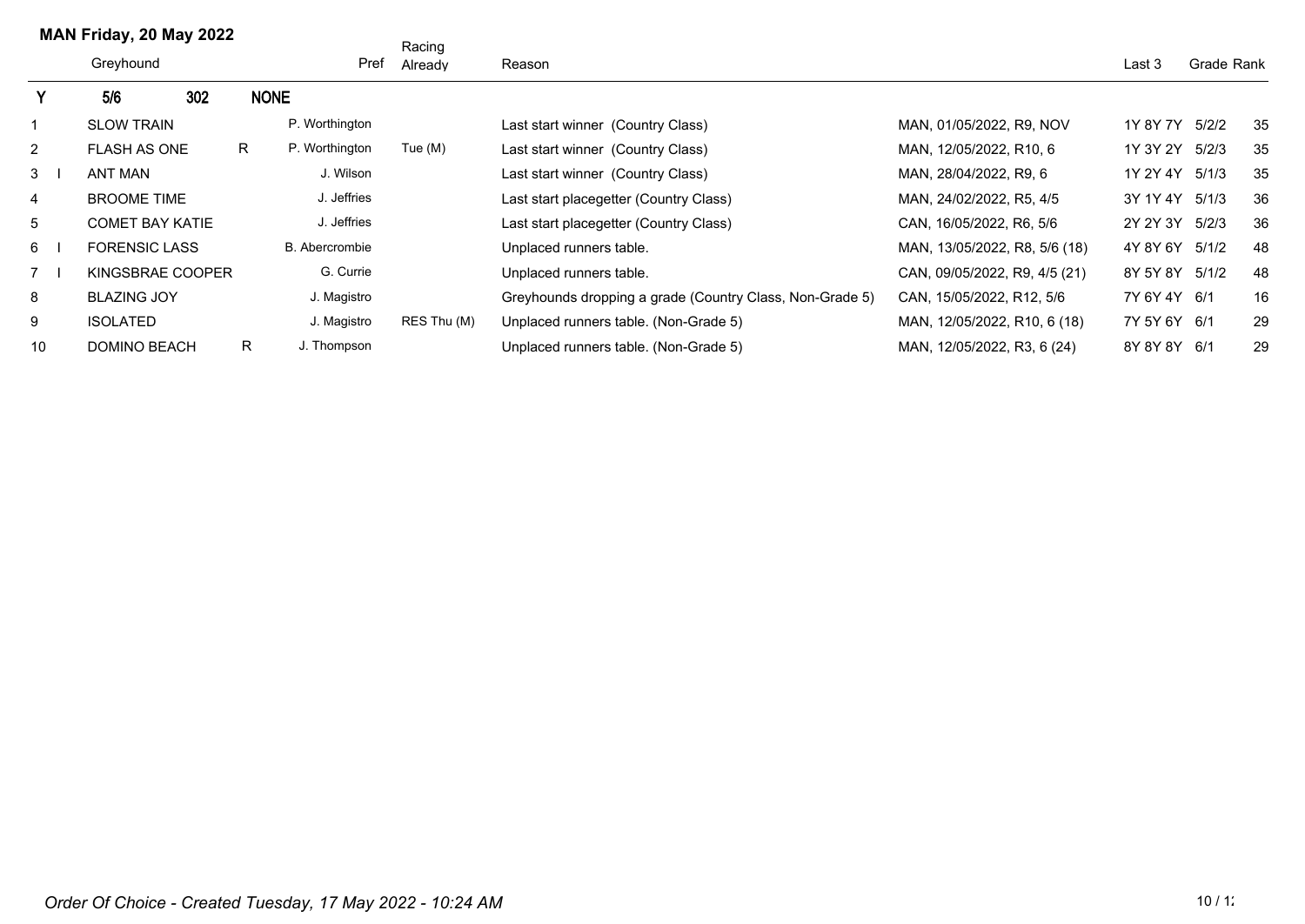## **MAN Friday, 20 May 2022**

|                | Greyhound              | - - | Pref           | Racing<br>Already | Reason                                  |                                          | Last 3       | Grade Rank |    |
|----------------|------------------------|-----|----------------|-------------------|-----------------------------------------|------------------------------------------|--------------|------------|----|
|                | <b>MDN</b>             | 302 | <b>NONE</b>    |                   |                                         |                                          |              |            |    |
|                | <b>ILLUSIVE MAC</b>    |     | K. Mclennan    |                   | Last start placegetter (Country Class)  | CAN, 09/05/2022, R1, MDN                 | 3Y 3Y 3Y M/1 |            | 3  |
| $\mathbf{2}$   | <b>BONBIE SAPPHIRE</b> |     | F. Bonte       |                   | Last start placegetter (Country Class)  | MAN, 31/03/2022, R1, MDN                 | 3Y 6Y        | M/1        | 3  |
| 3              | <b>BONBIE ANNA</b>     |     | F. Bonte       |                   | First start after qualifying            | MAN, 03/05/2022, 302, 17.96, 1,<br>18.20 |              | M/1        | 5  |
| $\overline{4}$ | <b>BONBIE TEMA</b>     |     | F. Bonte       |                   | Greyhounds with only 1 start.           | MAN, 28/04/2022, R2, MDN                 | 5Y           | M/1        | 16 |
| 5              | <b>PRIME MARTINI</b>   |     | G. Price       |                   | Placegetter 1 of last 3 (Country Class) | CAN, 11/05/2022, R11, MDN                | 4Y 3Y 6P M/1 |            | 19 |
| 6              | <b>TEMPLE BAR</b>      |     | P. Worthington |                   | Last Start Date (Non-Heat)              | CAN, 15/05/2022, R4, MDN (16)            | 6P 6P 4Y M/1 |            | 22 |